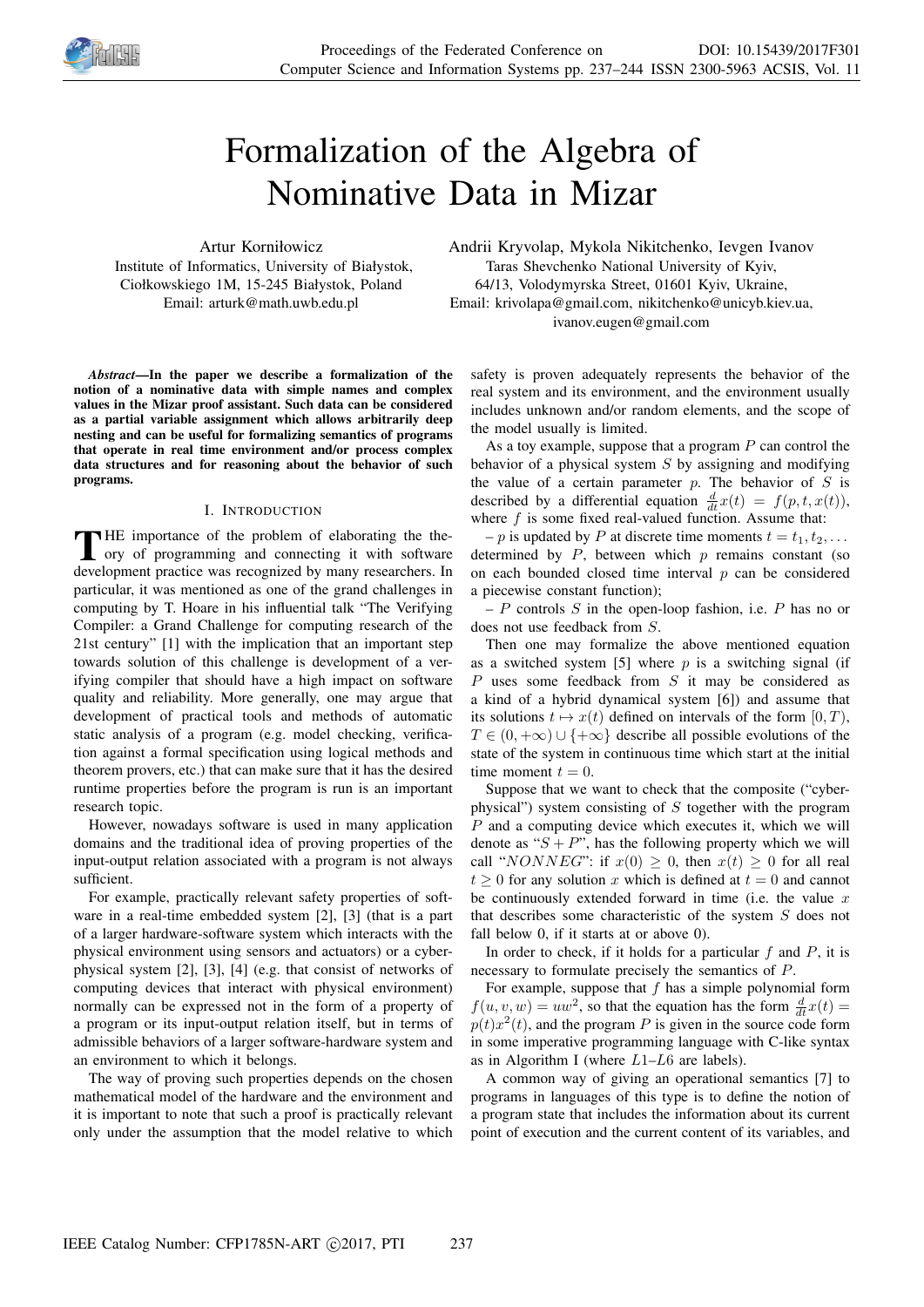$L1: i = 0;$ L2: for (;  $i < 10$ ;  $i + 1$ ) { //  $i = 0, 1, ..., 9$ L3:  $p = i$ ; // *assign p the value of i* L4: sleep (1); // wait for 1 second  $L5:$ } L6 :

define a state transition system that describes the possible paths of evolution ("runs") of the program state during execution. Then reasoning about the relation between the program states at different program execution points can be done using e.g. the Floyd-Hoare logic [8], [9], [10].

The content of variables in a program state is usually formalized as a function mapping names of program variables to their values (*variable assignment*). The commonly used notation for such an assignment has the form  $[var_1 \rightarrow$  $value_1, var_2 \mapsto value_2, \ldots$ , where  $var_i$  are variables and  $value_i$  are the values that the variables have. In  $P$  we can consider i a normal read/write variable the value of which is stored in the memory or a CPU register. The variable  $p$  and the assignment to it can have different interpretations (e.g. normal memory location, a write-only register/hardware port, etc.).

Using the labels  $L1-L6$  to identify program execution points, and variable assignments to represent the content of variables, a program state can be formalized as a pair "(*label*, *variable assignment*)", and a possible run of P can have the form of a sequence such as:

 $(L1, [i \mapsto 0, p \mapsto 0]), (L2, [i \mapsto 0, p \mapsto 0]),$  $(L3, [i \mapsto 0, p \mapsto 0]), (L4, [i \mapsto 0, p \mapsto 0]),$  $(L5, [i \mapsto 0, p \mapsto 0]), (L2, [i \mapsto 0, p \mapsto 0]),$ 

 $(L3, [i \mapsto 1, p \mapsto 0]), (L4, [i \mapsto 1, p \mapsto 1]), \ldots$ 

Obviously, in our case NONNEG cannot be checked by looking at such runs of  $P$  alone, instead the behavior of  $S$  and the timing of interaction between  $P$  and  $S$  should be taken into account. In particular, runs of  $P$  should be augmented with timing information to obtain a switching signal  $p$  that determines the behavior of S and ultimately allows one to check if *NONNEG* holds for  $S + P$ .

A convenient way to add timing information and the behavior of  $S$  to runs of  $P$  is to extend the program state, or, more specifically, extend the variable assignment with variables that represent time  $(t)$  and the state of  $S(x)$ , although, or course, they differ in nature from  $i$  and  $p$ . Ignoring the execution time of instructions other than "sleep(1)", this extended idealized run of  $S + P$  can have the form:

 $(L1, [i \mapsto 0, p \mapsto 0, t \mapsto 0, x \mapsto x_0]),$  $(L2, [i \mapsto 0, p \mapsto 0, t \mapsto 0, x \mapsto x_0]),$  $(L3, [i \mapsto 0, p \mapsto 0, t \mapsto 0, x \mapsto x_0]),$  $(L4, [i \mapsto 0, p \mapsto 0, t \mapsto 0, x \mapsto x_0]),$  $(L5, [i \mapsto 0, p \mapsto 0, t \mapsto 1, x \mapsto x_1]),$  $(L2, [i \mapsto 0, p \mapsto 0, t \mapsto 1, x \mapsto x_1]),$  $(L3, [i \mapsto 1, p \mapsto 0, t \mapsto 1, x \mapsto x_1]),$  $(L4, [i \mapsto 1, p \mapsto 1, t \mapsto 1, x \mapsto x_1]), \ldots$  where  $x_i = x(i)$  for a solution x of the switched system  $\frac{d}{dt}x(t) = p(t)x^{2}(t), x(0) = x_{0}$ , where

$$
p(t) = \begin{cases} i, & t \in [i, i + 1), i \in \{0, 1, \dots, 9\}, \\ 9, & t \ge 10. \end{cases}
$$

Note that if  $x_0 \neq 0$ , this solution x dominates the solution y of the initial value problem  $\frac{d}{dt}y(t) = y^2(t)$ ,  $y(1) = x_0$  for  $t \ge 1$ , which is  $y(t) = 1/(1 + x_0^{-1} - t)$  and which has a finite time blow-up at  $t = 1 + x_0^{-1}$  (i.e.  $\lim_{t \to 1 + x_0^{-1}} x(t) = \infty$ ), so  $x$  is undefined (and cannot be continuously extended) past the time  $1+x_0^{-1}$ . The physical meaning of this situation is modeland application-specific, e.g. it may represent a physical event after which the current model cannot represent adequately S, or may be a modeling artifact. Some results and discussion of the physical meaning of finite time blow-up situations can be found e.g. in [11], [12], [13], [14].

In any case, such situations cannot be ignored during model analysis and property checking and has to be represented in a run of  $S + P$ . E.g., although if  $x_0 \ge 0$ , then  $x(t) \ge 0$  on the maximal interval of its existence, which is bounded from above, NONNEG does not hold since it requires  $x(t) \geq 0$ to hold for all real  $t \geq 0$  for such an x.

Although the model of S may lose its meaning after  $t =$  $1 + x_0^{-1}$ , depending on the model and application, the run of a program  $P$  may still have sense past this time moment (e.g. if S represents a physical system remotely controlled by a computer running  $P$ , a finite time blow-up indicates a critical failure in  $S$ , then  $P$  may continue running after this event).

Naturally, the situation can be represented by *partial variable assignments* in the extended run of  $S + P$ , e.g.:  $(L1, [i \mapsto 0, p \mapsto 1, t \mapsto 2]),$ 

means that  $x$  is genuinely undefined, but other variables are defined, meaningful and have assigned values at time  $t = 2$ .

Basically, a partial variable assignment  $d$  is a set of pairs of *names* and *values*, where names are chosen from some fixed set  $V$ , but not all elements of  $V$  may appear in  $d$  as names (e.g.  $V = \{i, p, t, x\}, d = [i \mapsto 0, p \mapsto 1, t \mapsto 2]$ ). Such assignments are also called *nominative sets* [15].

In contrast, a variable assignment can be called *total*, if all elements of V appear in it as names (e.g.  $V = \{i, p, t, x\}$ ,  $d = [i \mapsto 0, p \mapsto 1, t \mapsto 2, x \mapsto 3]$ .

Obviously, total variable assignments can be formalized mathematically as total functions on  $V$  and partial assignments (nominative sets) can be formalized as partial functions on  $V$ .

Reasoning about total variable assignments is well supported in tools that aid formal specification and verification of software, e.g. proof assistants [16] such as Isabelle, Coq, PVS, etc. In particular, Isabelle/HOL "record" data types are convenient for introducing total assignments with a predefined set of names. Otherwise, they may be formalized as functions on a type of names.

On the other hand, partial variable assignments are usually implemented manually on top of total assignments using option types (data types that add a special "none"/undefined value to an existing type), and a built-in library of basic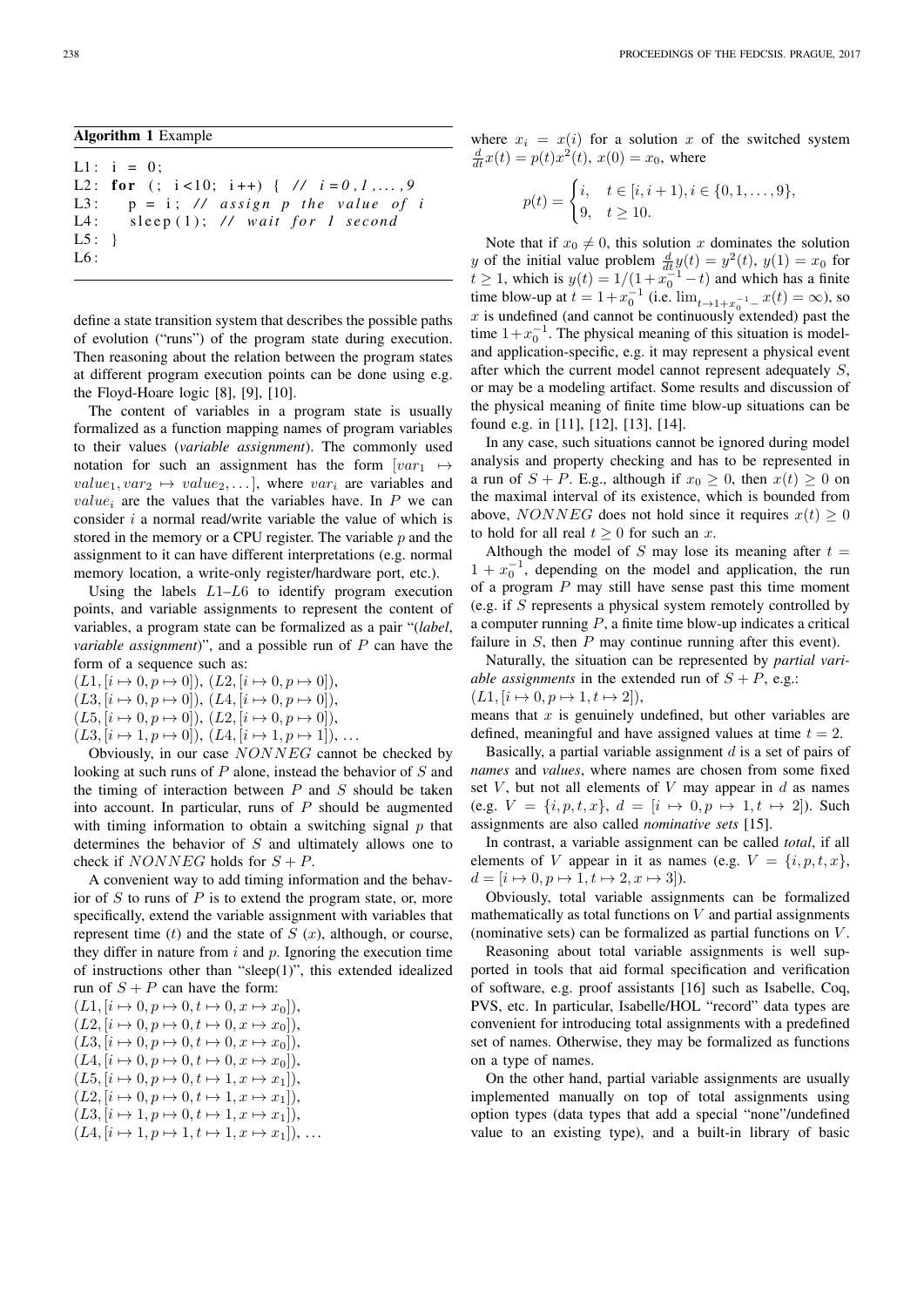operations on them that reflect program operations is generally not available. Another issue is that built-in or library data types that represent partial variable assignments with (arbitrarily deep) nesting such as

$$
[local\_vars \mapsto [i \mapsto 1, j \mapsto 0],
$$
  
\n*IO\_interface*  $\mapsto$  [ $p \mapsto 1$ ],  
\n*global\_time*  $\mapsto$  1,  
\n*systemS\_state*  $\mapsto$  [ $x \mapsto 1$ ],  
\n*anotherSystemState*  $\mapsto$  [ $y \mapsto 1, z \mapsto 1$ ],  
\n*subsystem2*  $\mapsto$  [ $y \mapsto 1, z \mapsto 1$ ]]

are also not available (i.e. partial variable assignments where the values of some variables themselves can be partial variable assignments). However, such assignments can be very useful to reflect the typical way in which data is grouped in programs and formalize programs that operate on complex data structures, e.g. such partial assignments naturally formalize data encoded in the popular JSON (JavaScript Object Notation) data format widely used in web applications.

In this paper we propose a library (written in the Mizar proof assistant [17], [18]) that provides a formalization of nominative sets and operations on them. The Mizar system has its own proof verifier<sup>1</sup> used to verify the logical correctness of proofs written in the Mizar language<sup>2</sup>. The system contains a very rich library (based on an axiomatic set theory [29]) of formalized mathematical theories called Mizar Mathematical Library (MML). $3,4$  It has also a library support for the notion of a partial function without using option types. It is then wellsuited for formalizing the mentioned partial variable assignments with nesting, and, more generally, has a potential for developing formalizations of models of real-time and cyberphysical systems and logics for reasoning about them.

We hope that it will be useful for formalizing models of hardware-software systems and applying logical methods to verification such systems. In this direction we developed an extension of the Floyd-Hoare logic [10] that takes advantage of partial variable assignments and also supports partially defined pre- and post-condition predicates. More information about it can be found in [10].

In our library we use the theory of *nominative data* [15], [37], [38] from the *composition-nominative approach* [37] to program semantics: partial variable assignments are formalized

<sup>3</sup>MML contains developments on various domains of mathematics, including set theory, calculus, topology, lattice theory [30], group theory, category theory, algebra [31], rough sets [32], and others.

<sup>4</sup>Because of the size, the MML is also a subject of research on optimization of its structure, including the improvement of legibility of proofs [33], [34], [35] and removing duplications of theorems and definitions [36].

as so-called nominative data with simple (unstructured) names and complex (structured) values. They are also called *Type SC* (simple names, complex values) nominative data, or nominative data of the type  $TND_{SC}$  [15]. They have hierarchical structure and can be considered as labeled oriented trees with arcs labeled with names.

The set of nominative data over a given set of (simple/basic) names V and set of atomic (basic) values A is denoted as  $ND(V, A)$  and is defined as follows [15]:

 $ND(V, A) = \bigcup_{k \geq 0} ND_k(V, A),$ 

where

$$
ND_0(V, A) = A \cup \{\emptyset\},
$$
  

$$
ND_{k+1}(V, A) = A \cup \left(V \xrightarrow{n} ND_k(V, A)\right), \quad k \ge 0.
$$

where for any set X,  $V \xrightarrow{n} X$  denotes the set of all partial functions from  $V$  to  $X$ , the domain of which is a finite set, and  $\emptyset$  is the empty set which is considered to be the empty nominative data and alternatively denoted as []. The elements of  $V \rightarrow X$  are also called nominative data with simple names and simple values, or *Type SS* nominative data over a set of names  $V$  and a set of values  $X$ .

If  $v_1, v_2, \ldots, v_n \in V$  are pairwise different (simple) names, and  $a_1, a_2, \ldots, a_n$  are elements of  $ND(V, A)$ , then  $[v_1 \mapsto$  $d_1, v_2 \mapsto d_2, \ldots, v_n \mapsto d_n$  denotes the unique nominative data  $d \in ND(V, A)$  such that the domain of d (the set on which d, as a function, is defined) is  $\{v_1, v_2, \ldots, v_n\}$  and  $d(v_i) = a_i$  for  $i = 1, 2, ..., n$ .

For example, if  $a, b, c$  are distinct names (arbitrary objects), then  $[a \mapsto [a \mapsto 1, b \mapsto []], c \mapsto 2] \in ND({a, b, c}, {1, 2}).$ 

The elements of A are called *atomic nominative data*, while the elements of  $ND(V, A) \ A$  are called *non-atomic nominative data*.

The basic operations on Type SC nominative data are:

• *Naming* – creating a nominative data of the form  $[v \mapsto d]$ from a given nominative data  $d$  and a name  $v$  (this is denoted as  $\Rightarrow v(d)$ , or a nominative data of the form  $[v_1 \mapsto [v_1 \mapsto [v_2 \mapsto ... [v_n \mapsto d] \dots]$  from a given nominative data  $d$  and a finite sequence of names  $v_1, v_2, \ldots, v_n$  (this is denoted as  $\Rightarrow v_1v_2 \ldots v_n(d)$ ). For example, if  $v_3$ ,  $v_4$  are different names, then

 $\Rightarrow v_1v_2([v_3 \mapsto 1, v_4 \mapsto 2]) = [v_1 \mapsto [v_2 \mapsto [v_3 \mapsto$  $1, v_4 \mapsto 2$ ]].

• *Denaming* – obtaining the value corresponding to a given name v or a sequence of names  $v_1, v_2, \ldots, v_n$  in a given non-atomic nominative data d (i.e.  $d \notin A$ ; if  $d \in A$ , denaming is undefined on d). I.e., if  $d = [u_1 \mapsto a_1, u_2 \mapsto$  $a_2, \ldots, u_m \mapsto a_m$  and  $v = u_i$  for some i, then  $a_i$  is the result of denaming the name  $v$  in  $d$  (it is denoted as  $v \Rightarrow (d)$ , so  $u_i \Rightarrow (d) = a_i$ ; it is assumed that  $v \Rightarrow (d)$  is undefined, if v is not among  $u_1, \ldots, u_m$ ). For a sequence of names  $v_1, \ldots, v_n$ , denaming of a nominative data d is denoted as  $v_1v_2...v_n \Rightarrow_a (d)$  and has the following

<sup>&</sup>lt;sup>1</sup>Research on using specialized external systems to increase computational power of the Mizar system is also conducted [19], [20], [21].

<sup>&</sup>lt;sup>2</sup>The Mizar language is a declarative language designed to write mathematical documents. It contains rules for writing traditional mathematical items (e.g. definitions, theorems, proof steps, etc.). It also provides syntactic constructions to launch specialized algorithms (e.g. term identifications, term reductions [22], flexary connectives [23], definitional expansions [24]) which increase the computational power of the verifier (e.g. equational calculus [25], [26], properties of functors and predicates [27], [28]).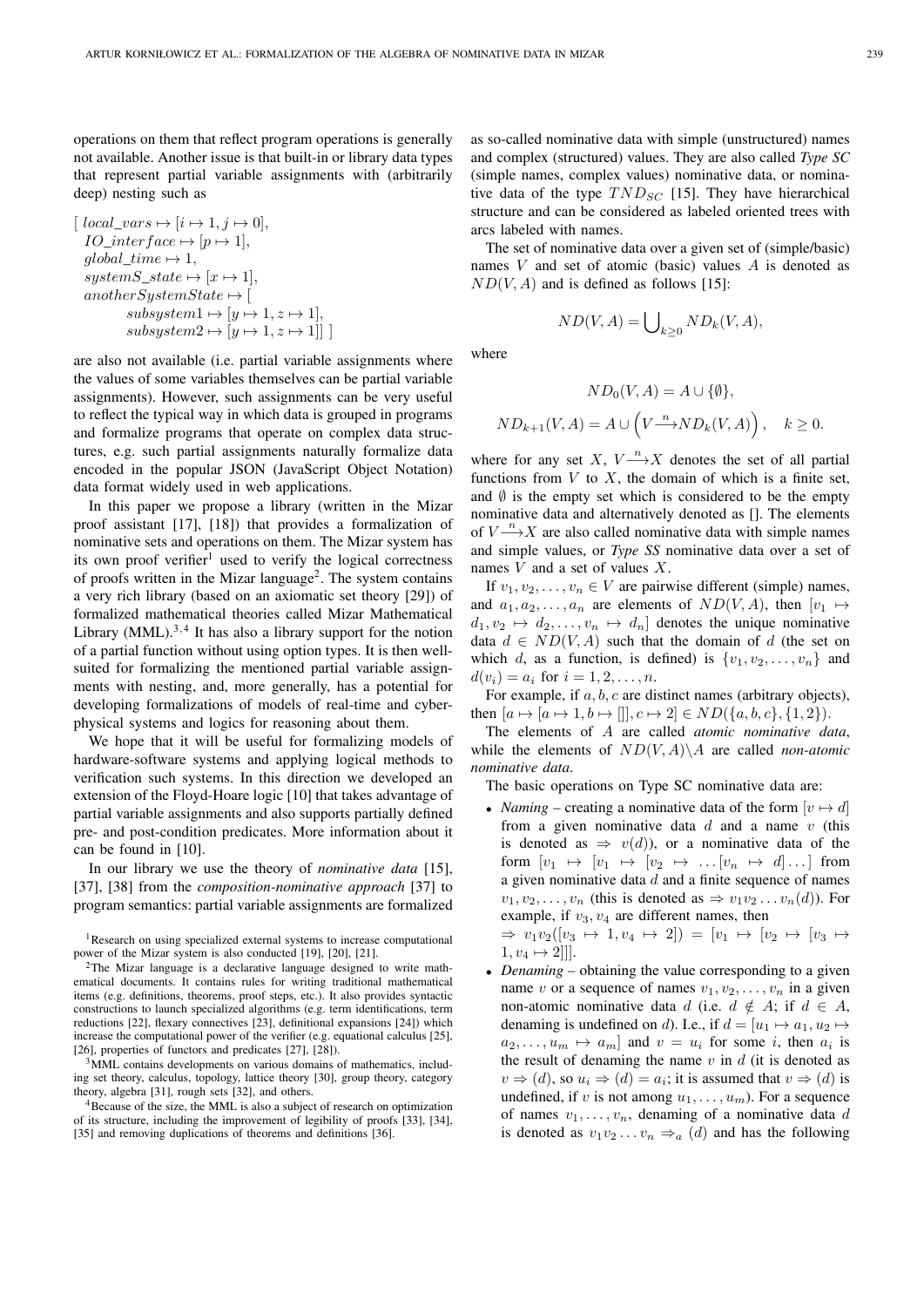meaning:  $v_1v_2...v_n \Rightarrow_a (d) = v_n \Rightarrow (... (v_2 \Rightarrow$  $(v_1 \Rightarrow (d)) \dots$ , (it is assumed that  $v_1v_2 \dots v_n \Rightarrow_a (d)$ is undefined, if  $v_k \Rightarrow$   $(\dots (v_2 \Rightarrow (v_1 \Rightarrow (d)) \dots)$  is undefined for some  $k \leq n$ ). For example, if  $u, w$  are different names, then

 $v \Rightarrow ( [v \mapsto [w \mapsto 1], w \mapsto 2] ) = [w \mapsto 1],$  $vw \Rightarrow a ([v \mapsto [w \mapsto 1], w \mapsto 2]) = 1,$  $u \Rightarrow (w \mapsto 1)$  is undefined.

• *(Global) overlapping* is an operation with two arguments – non-atomic nominative data  $d_1$ ,  $d_2$  which means joining  $d_1$  and  $d_2$  and resolving name conflicts in the favor of the second argument  $d_2$ . It is denoted as  $d_1 \nabla d_2$  or as  $d_1 \nabla_a d_2$ . So, if  $d_1 = [u_1 \mapsto a_1, \ldots, u_n \mapsto a_n]$  and  $d_2 =$  $[v_1 \mapsto b_1, \ldots, v_m \mapsto b_m]$  and  $u_{j_1}, u_{j_2}, \ldots, u_{j_k}$  is the list of all elements of the set  $\{u_1, \ldots, u_n\} \setminus \{v_1, \ldots, v_m\}$ , then  $d_1 \nabla d_2 = [u_{j_1} \mapsto a_{j_1}, \dots, u_{j_k} \mapsto a_{j_k}, v_1 \mapsto$  $b_1, \ldots, v_m \mapsto b_m$ . For example, if  $v_1, v_2, v_3, v_4$  are pairwise different names, then

 $[v_1 \mapsto 1, v_2 \mapsto 2] \nabla [v_2 \mapsto 3, v_4 \mapsto 4] = [v_1 \mapsto 1, v_2 \mapsto$  $3, v_4 \mapsto 4$ ,

• *Local overlapping* is an operation with two arguments – nominative data  $d_1$ ,  $d_2$  and a name parameter u, which means the global overlapping of  $d_1$  and  $\Rightarrow u(d_2)$ . It is denoted as  $d_1 \nabla_a^u d_2$ , so  $d_1 \nabla_a^u d_2 = d_1 \nabla [u \mapsto d_2]$ . For example, if  $v_1, v_2, v_3, v_4$  are names and  $v_1, v_2$  are different, then  $[v_1 \mapsto 1] \nabla_a^{v_2 v_3} [v_4 \mapsto 2] = [v_1 \mapsto 1, v_2 \mapsto [v_3 \mapsto [v_4 \mapsto$ 

```
2]]].
```
The set  $ND(V, A)$  together with the operations of naming, denaming, and local overlapping is called the algebra of nominative data of the type  $TND_{SC}$  [15, Definition 5].

### II. DEFINITION OF NOMINATIVE DATA IN MIZAR

We implemented our library in the form of a Mizar paper entitled NOMIN\_1.MIZ [39], in which we formalized the carrier set and the operations of the algebra of nominative data of the type  $TND_{SC}$ .

Below we describe the main definitions and results available in this Mizar paper. Because of space limitations we omit the text of full formal proofs of the theorems and correctness conditions of definitions stated below and certain technical lemmas that are used only in these proofs, but note that these formal proofs were checked for correctness with the help of the Mizar system.<sup>5</sup>

We formally defined a nominative set (*NominativeSet*) over an arbitrary set of names V and an arbitrary set of atomic values  $A$  as a partial function (PartFunc [41]) from  $V$  to  $A$ as follows:

```
definition
let V,A be set;
mode NominativeSet of V,A is PartFunc of V,A;
end;
```
<sup>5</sup>The details on syntax and semantics of the Mizar language can be found in [40].

We defined the notion of a Type SS nominative data (*TypeSSNominativeData*) as a nominative set with the finite graph:

```
registration
let V,A be set;
cluster finite for NominativeSet of V,A;
end;
definition
let V,A be set;
mode TypeSSNominativeData of V,A
     is finite NominativeSet of V,A;
```
end;

We defined the set  $NDSS(V, A)$  of all Type SS nominative data as follows:

```
definition
let V,A be set;
 func NDSS(V, A) \rightarrow set equals
  the set of all D
    where D is TypeSSNominativeData of V, A;
end;
```
and proved that it is nonempty for all sets  $V$  and  $A$ :

```
registration
 let V,A be set;
 cluster NDSS(V, A) \rightarrow non empty;
end;
```
The following definitions introduce the notion of a type SC nominative (*TypeSCNominativeData*), including nonatomic nominative data (*NonatomicND*).

```
definition
let V,A be set;
let S be FinSequence;
pred S IsNDRankSeq V,A means
S.1 = NDSS(V, A) &
  for n being Nat st n in dom S & n+1 in dom S
  holds S.(n+1) = NDSS(V,A \setminus S.n);end;
definition
let V,A be set;
mode NonatomicND of V, A \Rightarrow Function means
ex S being FinSequence st S IsNDRankSeq V,A &
 it in Union S;
end;
definition
let V,A be set;
mode TypeSCNominativeData of V, A \rightarrow set means
it in A or it is NonatomicND of V,A;
end;
definition
let V,A be set;
let D be TypeSCNominativeData of V, A;
attr D is atomicND means
D in A;
attr D is non-atomicND means
D is NonatomicND of V,A;
end;
registration
let V be set; let A be non empty set;
cluster atomicND
```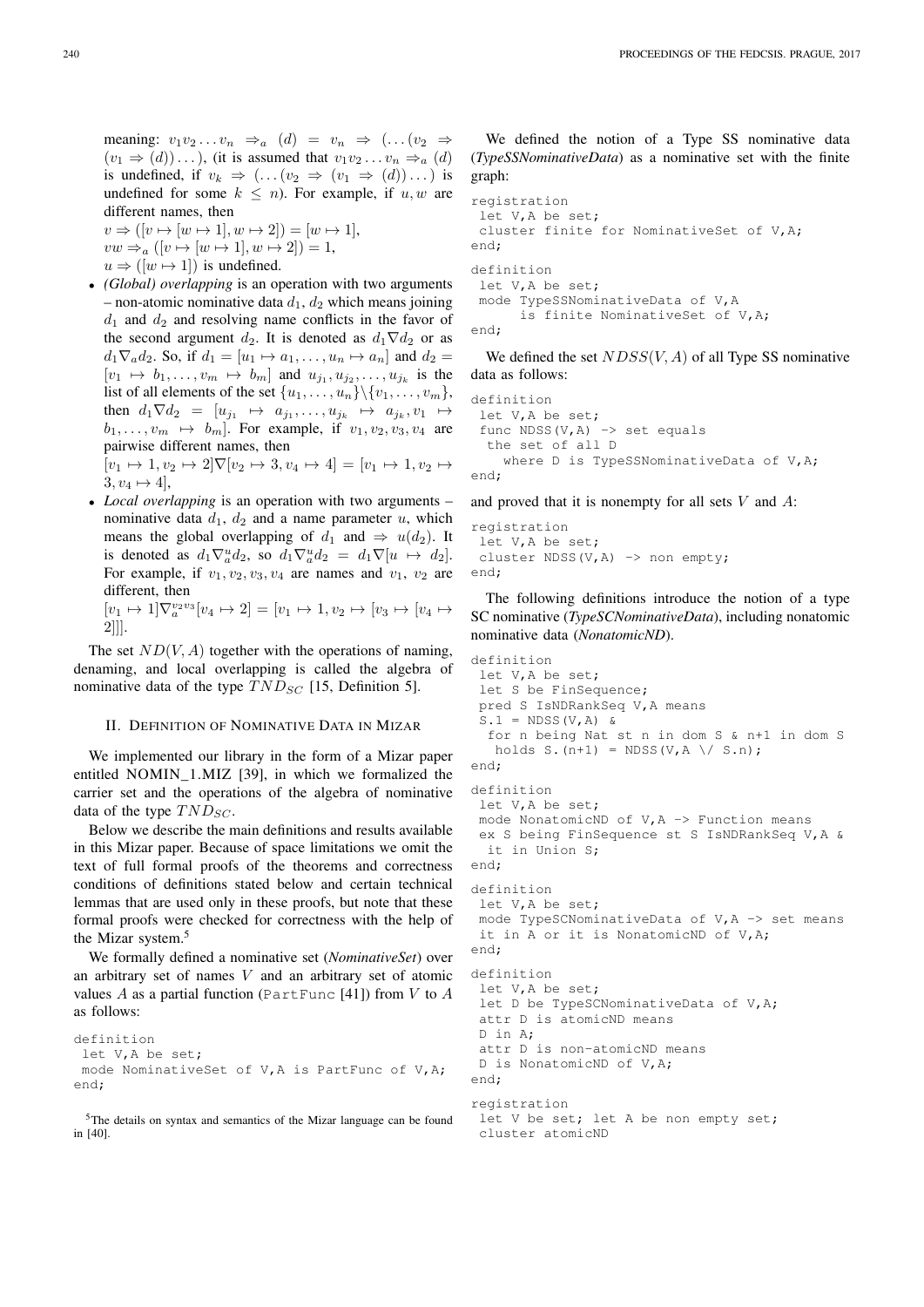```
for TypeSCNominativeData of V,A;
end;
registration
let V,A be set;
cluster non-atomicND
  for TypeSCNominativeData of V,A;
end;
```
where FinSequence denotes a finite sequence [42], . (dot) denotes a function application [43], dom is the domain of the function [44], and Union denotes the union of the codomain of the function [45].

Then, we proved several theorems suitable for defining new IsNDRankSeq sequences:

```
theorem
for S being FinSequence st S IsNDRankSeq V,A
  for n being Nat st n in dom S holds
   S|n IsNDRankSeq V,A;
theorem
for S being FinSequence st S IsNDRankSeq V,A
  holds
   S ^ <*NDSS(V,A\/S.len S)*> IsNDRankSeq V,A;
theorem
 for F being FinSequence st F IsNDRankSeq V,A
  ex S being FinSequence st len S = 1 + len F
   & S IsNDRankSeq V,A &
    for n being Nat st n in dom S holds
     S.n = NDSS(V, A \setminus / \left(\langle \star A \star \rangle^{\wedge} F\right).n);
```
and two simple examples of such sequences:

theorem <\*NDSS(V,A)\*> IsNDRankSeq V,A; theorem  $\lt\star$ NDSS(V,A),NDSS(V,A \/ NDSS(V,A)) \*> IsNDRankSeq V,A;

where len is the length of the finite sequence [42],  $\langle * \rangle$ constructs finite sequences [42], ˆ denotes the concatenation of two finite sequences  $[42]$ , and  $|$  is the restriction of a function to a set [44].

Below we state several examples of the sets and types of nominative data introduced above:

```
theorem
 v in V & a in A implies v.-->a in NDSS(V,A);
theorem
 v in V & a in A implies
  v.-->a is NonatomicND of V,A;
theorem
 v in V & v1 in V & a1 in A implies
  v. \rightarrow (v1. \rightarrow a1) in NDSS(V,A)/NDSS(V,A));
theorem
 v in V & v1 in V & a1 in A implies
  v. \rightarrow (v1. \rightarrow a1) is NonatomicND of V, A;
theorem
 v in V & v1 in V & a in A & a1 in A implies
  (v,v1) \longrightarrow (a,a1) in {\tt NDSS}\left(V,A\right) ;
theorem
 v in V & v1 in V & a in A & a1 in A implies
```
 $(v, v1) \rightarrow (a, a1)$  is NonatomicND of V, A;

where  $v$ ,  $v1$ , a, a1 are arbitrary objects,  $v$ . -->a is a one element function  $\{[v, a]\}$  [46], and  $(u, v) \rightarrow (a, b)$ is a two element function  $\{[u, a], [v, b]\}$  [47].

# III. OPERATIONS ON NOMINATIVE DATA

We defined the denaming operation on nonatomic nominative data of Type SC for a single name  $(v \Rightarrow (d))$  as follows:

```
definition
let V,A be set
let v be object;
let D be NonatomicND of V,A
 such that v in dom D;
 func denaming (v, D) ->
      TypeSCNominativeData of V,A equals
D.v;
end;
```
We defined the naming operation on nonatomic nominative data of Type SC for a single name  $(\Rightarrow v(d))$  as follows:

```
definition
let V,A be set;
 let v, D be object;
assume D is TypeSCNominativeData of V,A;
 assume v in V;
 func naming (V, A, v, D) -> NonatomicND of V, A
 equals
v : --- \ D;
end;
```
We defined the naming operation on nonatomic nominative data of Type SC for a sequence of names ( $\Rightarrow v_1v_2 \dots v_n(d)$ ) as follows:

```
definition
let V,A be set;
 let a be object;
 let f be V-valued FinSequence;
 assume len f > 0;
 func namingSeq(V,A,f,a) \rightarrow FinSequence means
 len it = len f \&t.1 = naming (V, A, f. len f, a) &
  for n being Nat st 1 \le n \le \text{len it holds}it.(n+1) = naming(V,A,f.(len f-n),it.n);
end;
definition
let V,A be set;
 let f be V-valued FinSequence;
 let a be object;
 func naming (V, A, f, a) \rightarrow set equalsnamingSeq(V,A,f,a).len(namingSeq(V,A,f,a));
end;
```
where V-valued states that the range of a relation is included in V [44].

Below we state several basic properties of the introduced operations:

```
theorem
 for f being V-valued FinSequence holds
  1 \le n \le \text{len } f \text{ implies}namingSeq(V,A,f,a).n is NonatomicND of V,A;
```

```
theorem
```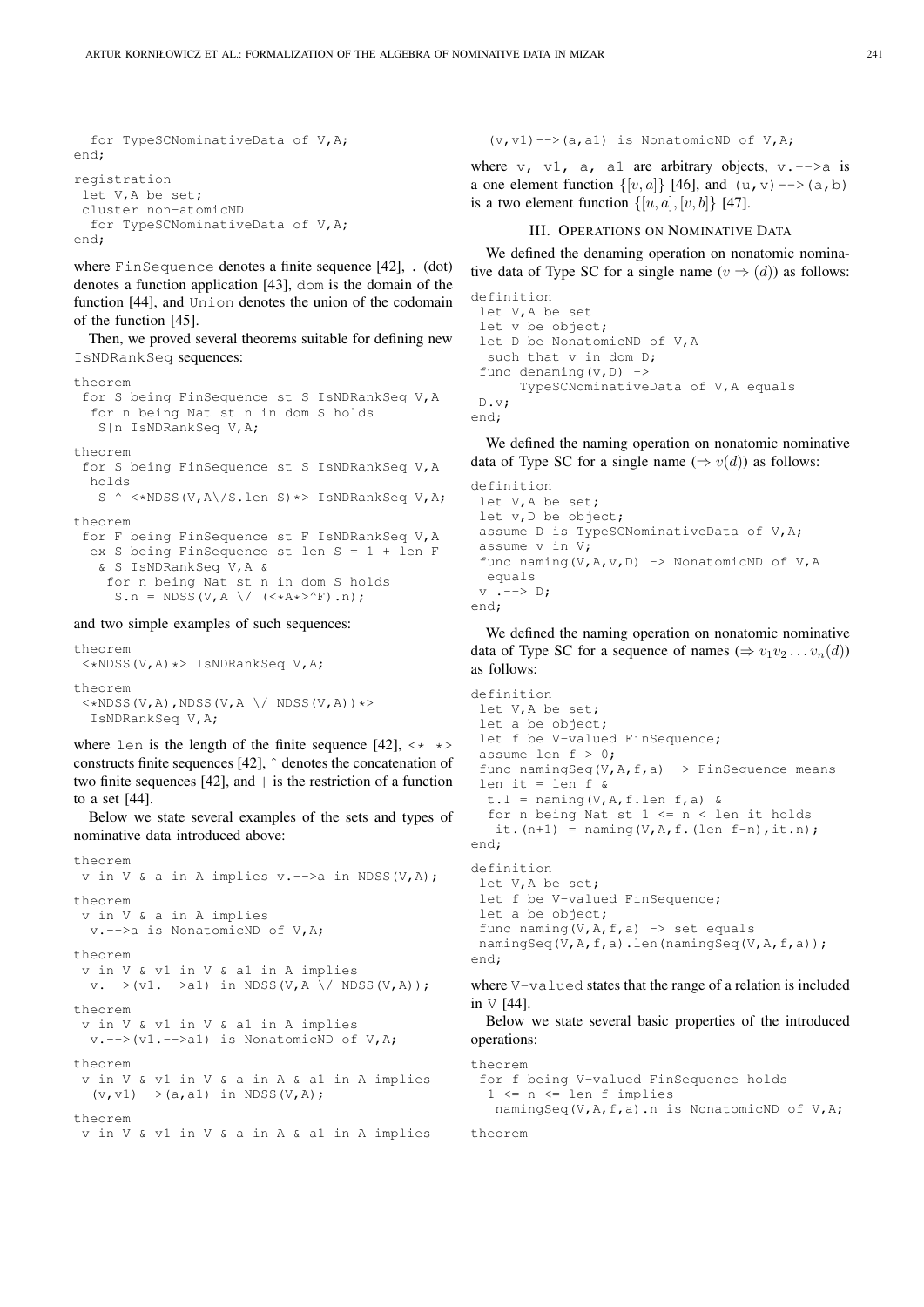```
for f being V-valued FinSequence st len f > 0holds naming(V,A,f,a) is NonatomicND of V,A;
theorem
 for V being non empty set
  for v being Element of V holds
  naming(V,A, <*v*>,a) = naming(V,A, v,a);
theorem
 for V being non empty set
  for v1,v2 being Element of V st
   for D being TypeSCNominativeData of V,A
   holds
   naming(V,A, <*v1, v2*>,D) = v1.-->(v2.-->D);
```
The following theorem shows that denaming applied to the result of naming applied to a data  $d$  results in  $d$ , if denaming and naming concern the same name v:

```
theorem
 for D being TypeSCNominativeData of V,A holds
  v in V implies
  denaming(v,naming(V,A,v,D)) = D;
```
The following theorem states an identity for naming applied to the result of denaming:

```
theorem
 v in dom D implies
  naming(V,A, v, denaming(v,D)) = v \cdot --> D.v;
```
We defined the global overlapping on nominative data of Type SC as follows:

```
definition
let V,A be set;
 let d1,d2 be object such that
  d1 is TypeSCNominativeData of V,A and
 d2 is TypeSCNominativeData of V,A;
 func global_overlapping(V,A,d1,d2)
      -> TypeSCNominativeData of V, A means
 ex f1, f2 being Function st f1 = d1 & f2 = d2
  \& it = f2 \/ (f1|(dom(f1)\dom(f2)))
   if not d1 in A & not d2 in A
    otherwise
     it = the TypeSCNominativeData of V, A;
end;
```
We defined the local overlapping with single name parameter  $v$  on nominative data of Type SC as follows:

```
definition
let V,A be set;
 let d1,d2,v be object;
 func local_overlapping(V,A,d1,d2,v)
      -> TypeSCNominativeData of V,A equals
global_overlapping(V,A,d1,naming(V,A,v,d2));
end;
```
Below we state several basic properties of the global overlapping:

```
theorem
 for d1,d2 being NonatomicND of V,A
  st not d1 in A & not d2 in A holds
   global_overlapping(V,A,d1,d2)
    = d2 \ \/ d1 | (dom(d1) \dom(d2)));theorem
```

```
for d1,d2 being NonatomicND of V,A
```

```
st not d1 in A & not d2 in A
     & dom d1 c= dom d2
   holds global overlapping(V,A,d1,d2) = d2;
theorem
v in V &
 not v.-->a1 in A & not v.-->a2 in A &
 a1 is TypeSCNominativeData of V,A &
 a2 is TypeSCNominativeData of V,A
  implies
 global_overlapping(V,A,v.-->a1,v.-->a2)
   = v. - - \ge a2;
```
Below we introduce the set  $ND(V, A)$  of all nominative data of Type SC over a set of names V and a set of values A. This is the carrier of the algebra of nominative data.

```
definition
let V,A be set;
func ND(V, A) -> set equals
the set of all D
 where D is TypeSCNominativeData of V, A;
end;
registration
let V,A be set;
cluster ND(V, A) \rightarrow non empty;
end;
```
 $ND(V, A)$  can be also expressed as the union of the range of the function  $FNDSC(V, A)$  defined as:

```
definition
let V,A be set;
 func FNDSC(V, A) \rightarrow Function means
dom it = NAT & it. 0 = A \&for n being Nat holds
 it.(n+1) = NDSS(V,A \/ it.n);
end;
```
Finally, we defined the operations of the algebra of nominative data as functions on  $ND(V, A)$  as follows:

```
definition
 let V,A be set;
 let v be object;
 func denaming (V, A, v)\Rightarrow PartFunc of ND(V,A),ND(V,A) means
 dom it = ND(V, A) \ A &
 for D being NonatomicND of V,A st not D in A
 holds it. D = denaming (v, D);
end;
definition
let V,A be set;
 let v be object;
 func naming (V, A, v)\Rightarrow Function of ND(V,A),ND(V,A) means
 for D being TypeSCNominativeData of V,A holds
  it.D = naming (V, A, v, D);
end;
definition
let V,A be set;
let v be object;
func local_overlapping(V,A,v)
   \Rightarrow PartFunc of [:ND(V,A),ND(V,A):],ND(V,A)
  means
dom it = \lceil: ND(V,A) \ A , ND(V,A) \ A : 1 &
```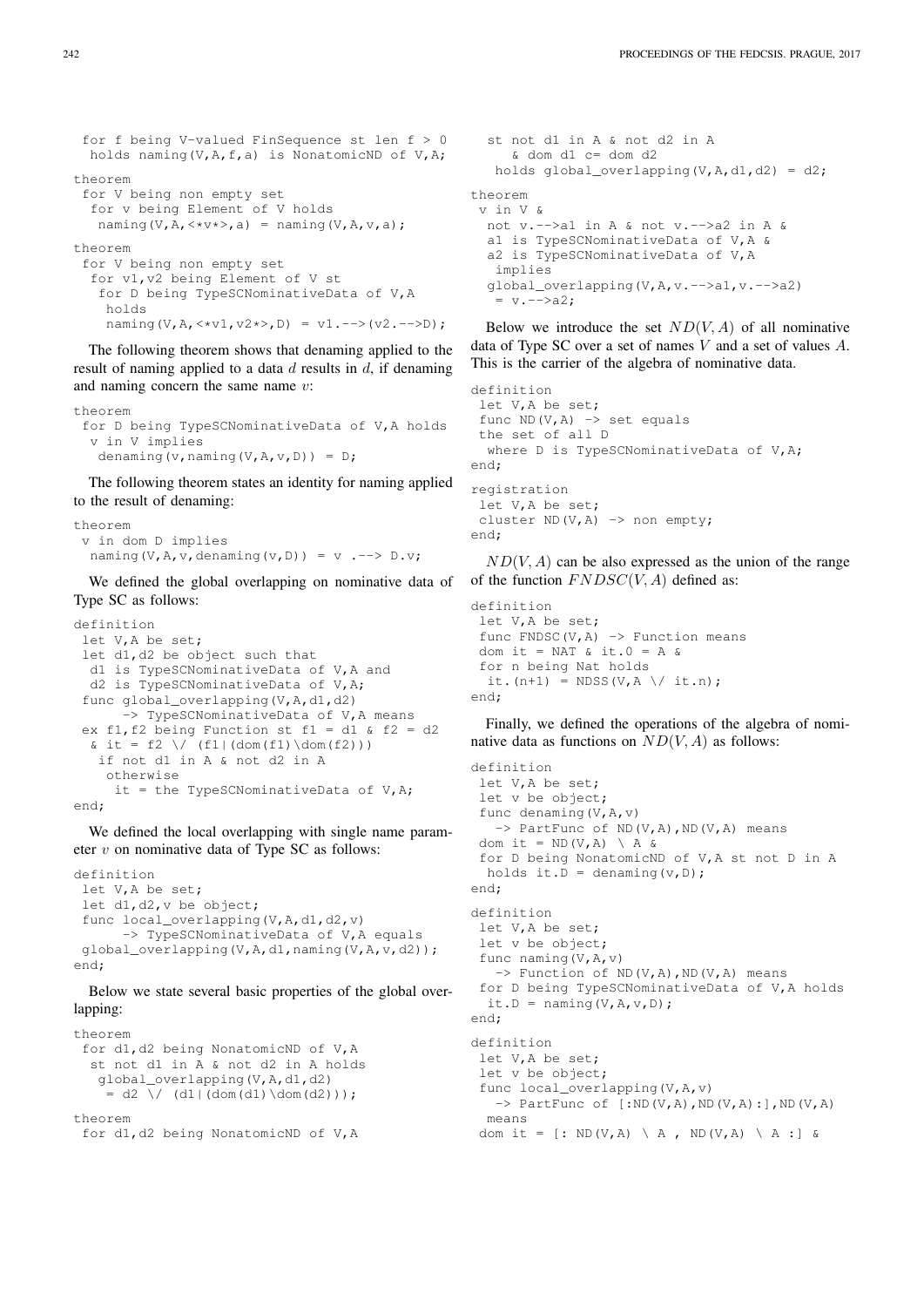```
for d1,d2 being NonatomicND of V,A
  st not d1 in A & not d2 in A holds
 it. [d1, d2] = local-overlapping(V, A, d1, d2, v);end;
```
where  $[:A, B:]$  is the Cartesian product of sets A and B [48].

## IV. CONCLUSION

We have proposed a library of Mizar definitions of the carrier set and the operations of the algebra of nominative data of the type  $TND_{SC}$  (nominative data with simple names and complex values) which are essentially partial variable assignments that allow arbitrarily deep nesting. We have also formalized theorems that describe basic properties of nominative data and operations on them in Mizar. The obtained results can be useful for formalizing semantics of programs that operate in real time environment and/or process complex data structures and for reasoning about the behavior of such programs. We plan to formalize an extension of the Floyd-Hoare logic [10] in Mizar that allows reasoning about programs by taking advantage of the formalized notion of a nominative data in further papers. We plan to continue the work described in this paper as follows: 1) To introduce notions of predicates and functions on nominative data in Mizar – predicates on nominative data will be used to represent the semantics of pre- and postconditions and functions on nominative data can serve as semantic models of programs. 2) To define operations on partial functions and predicates on nominative data which represent semantics of common programming language constructs such as sequential execution, branching, cycle, etc. Sets of predicates and functions on nominative data together with such operations form a program algebra. 3) To define a special Floyd-Hoare composition using the introduced notions of predicates and functions (programs) on nominative data. 4) To formulate inference rules for the Floyd-Hoare logic for programs on nominative data with partial pre- and postconditions and prove soundness of this inference system in Mizar.

#### **REFERENCES**

- [1] T. Hoare. (2004) The verifying compiler: A grand challenge for computing research. Gresham College, 18/03/2004, Barnard's Inn Hall. http://www.cs.ox.ac.uk/files/6187/Grand.pdf.
- [2] J. Shi, J. Wan, H. Yan, and H. Suo, "A survey of cyber-physical systems," in *Wireless Communications and Signal Processing (WCSP)*. IEEE, 2011, pp. 1–6.
- [3] E. Lee and S. Seshia, *Introduction to embedded systems: A cyberphysical systems approach*. Lulu.com, 2013.
- [4] J. Sifakis, "Rigorous design of cyber-physical systems," in *Embedded Computer Systems (SAMOS), 2012 International Conference on*. IEEE, 2012, pp. 319–319.
- [5] D. Liberzon, *Switching in Systems and Control (Systems & Control: Foundations & Applications)*. Birkhauser Boston Inc., 2003.
- [6] R. Goebel, R. G. Sanfelice, and A. Teel, "Hybrid dynamical systems," *Control Systems, IEEE*, vol. 29, no. 2, pp. 28–93, 2009.
- [7] H. Nielson and F. Nielson, *Semantics with applications a formal introduction*, ser. Wiley professional computing.
- [8] R. Floyd, "Assigning meanings to programs," *Mathematical aspects of computer science*, vol. 19, no. 19–32, 1967.
- [9] C. Hoare, "An axiomatic basis for computer programming," *Commun. ACM*, vol. 12, no. 10, pp. 576–580, 1969.
- [10] A. Korniłowicz, A. Kryvolap, M. Nikitchenko, and I. Ivanov, "An approach to formalization of an extension of Floyd-Hoare logic," in *Proceedings of the 13th International Conference on ICT in Education, Research and Industrial Applications: Integration, Harmonization and Knowledge Transfer (ICTERI 2017), May 15–18, 2017, Kyiv, Ukraine, 2017.*, ser. CEUR Workshop Proceedings, V. Ermolayev, N. Bassiliades, H.-G. Fill, V. Yakovyna, H. C. Mayr, V. Kharchenko, V. Peschanenko, M. Shyshkina, M. Nikitchenko, and A. Spivakovsky, Eds., vol. 1844. CEUR-WS.org, 2017, pp. 504–523. [Online]. Available: http://ceur-ws.org/Vol-1844/10000504.pdf
- [11] J. Ball, "Finite time blow-up in nonlinear problems," *Nonlinear Evolution Equations*, pp. 189–205, 1978.
- [12] Y. Zhou, Z. Yang, H. Zhang, and Y. Wang, "Theoretical analysis for blow-up behaviors of differential equations with piecewise constant arguments," *Appl. Math. Comput.*, vol. 274, no. C, pp. 353–361, Feb. 2016. [Online]. Available: http://dx.doi.org/10.1016/j.amc.2015.10.080
- [13] H. A. Levine, "The role of critical exponents in blowup theorems," *Siam Review*, vol. 32, no. 2, pp. 262–288, 1990.
- [14] A. Goriely, *Integrability and nonintegrability of dynamical systems*. World Scientific Publishing Company, 2001, vol. 19.
- [15] V. Skobelev, M. Nikitchenko, and I. Ivanov, "On algebraic properties of nominative data and functions," in *Information and Communication Technologies in Education, Research, and Industrial Applications*, ser. Communications in Computer and Information Science, V. Ermolayev, H. Mayr, M. Nikitchenko, A. Spivakovsky, and G. Zholtkevych, Eds. Springer International Publishing, 2014, vol. 469, pp. 117–138.
- [16] F. Wiedijk, "The seventeen provers of the world. Foreword by Dana S. Scott." ser. Lecture Notes in Artificial Intelligence, F. Wiedijk, Ed. Springer-Verlag Berlin Heidelberg, 2006, vol. 3600.
- [17] A. Grabowski, A. Korniłowicz, and A. Naumowicz, "Four decades of Mizar," *Journal of Automated Reasoning*, vol. 55, no. 3, pp. 191–198, October 2015. [Online]. Available: http://dx.doi.org/10.1007/ s10817-015-9345-1
- [18] G. Bancerek, C. Byliński, A. Grabowski, A. Korniłowicz, R. Matuszewski, A. Naumowicz, K. Pak, and J. Urban, "Mizar: State-of-the-art and beyond," ser. Lecture Notes in Computer Science. Springer, 2015, vol. 9150, pp. 261–279.
- [19] A. Naumowicz, "Interfacing external CA systems for Gröbner bases computation in Mizar proof checking," *International Journal of Computer Mathematics*, vol. 87, no. 1, pp. 1–11, January 2010. [Online]. Available: http://dx.doi.org/10.1080/00207160701864459
- [20] ——, "SAT-enhanced Mizar proof checking," in *Intelligent Computer Mathematics – International Conference, CICM 2014, Coimbra, Portugal, July 7–11, 2014. Proceedings*, ser. Lecture Notes in Computer Science, S. M. Watt, J. H. Davenport, A. P. Sexton, P. Sojka, and J. Urban, Eds., vol. 8543. Springer, 2014, pp. 449–452. [Online]. Available: http://dx.doi.org/10.1007/978-3-319-08434-3\_37<br>[211 — "Automating Boolean set operations in Mizar pro
- $-$ , "Automating Boolean set operations in Mizar proof checking with the aid of an external SAT solver," *Journal of Automated Reasoning*, vol. 55, no. 3, pp. 285–294, October 2015. [Online]. Available: http://dx.doi.org/10.1007/s10817-015-9332-6
- [22] A. Korniłowicz, "On rewriting rules in Mizar," *Journal of Automated Reasoning*, vol. 50, no. 2, pp. 203–210, February 2013. [Online]. Available: http://dx.doi.org/10.1007/s10817-012-9261-6
- [23] ——, "Flexary connectives in Mizar," *Computer Languages, Systems & Structures*, vol. 44, pp. 238–250, December 2015. [Online]. Available: http://dx.doi.org/10.1016/j.cl.2015.07.002
- [24] ——, "Definitional expansions in Mizar," *Journal of Automated Reasoning*, vol. 55, no. 3, pp. 257–268, October 2015. [Online]. Available: http://dx.doi.org/10.1007/s10817-015-9331-7
- [25] G. Nelson and D. C. Oppen, "Fast decision procedures based on congruence closure," *J. ACM*, vol. 27, pp. 356–364, April 1980. [Online]. Available: http://doi.acm.org/10.1145/322186.322198
- [26] A. Grabowski, A. Korniłowicz, and C. Schwarzweller, "Equality in computer proof-assistants," in *Proceedings of the 2015 Federated Conference on Computer Science and Information Systems*, ser. Annals of Computer Science and Information Systems, M. Ganzha, L. A. Maciaszek, and M. Paprzycki, Eds., vol. 5. IEEE, 2015, pp. 45–54. [Online]. Available: http://dx.doi.org/10.15439/2015F229
- [27] A. Naumowicz and C. Byliński, "Improving Mizar texts with properties and requirements," in *Mathematical Knowledge Management, Third International Conference, MKM 2004 Proceedings*, ser. MKM'04, Lecture Notes in Computer Science, A. Asperti, G. Bancerek, and